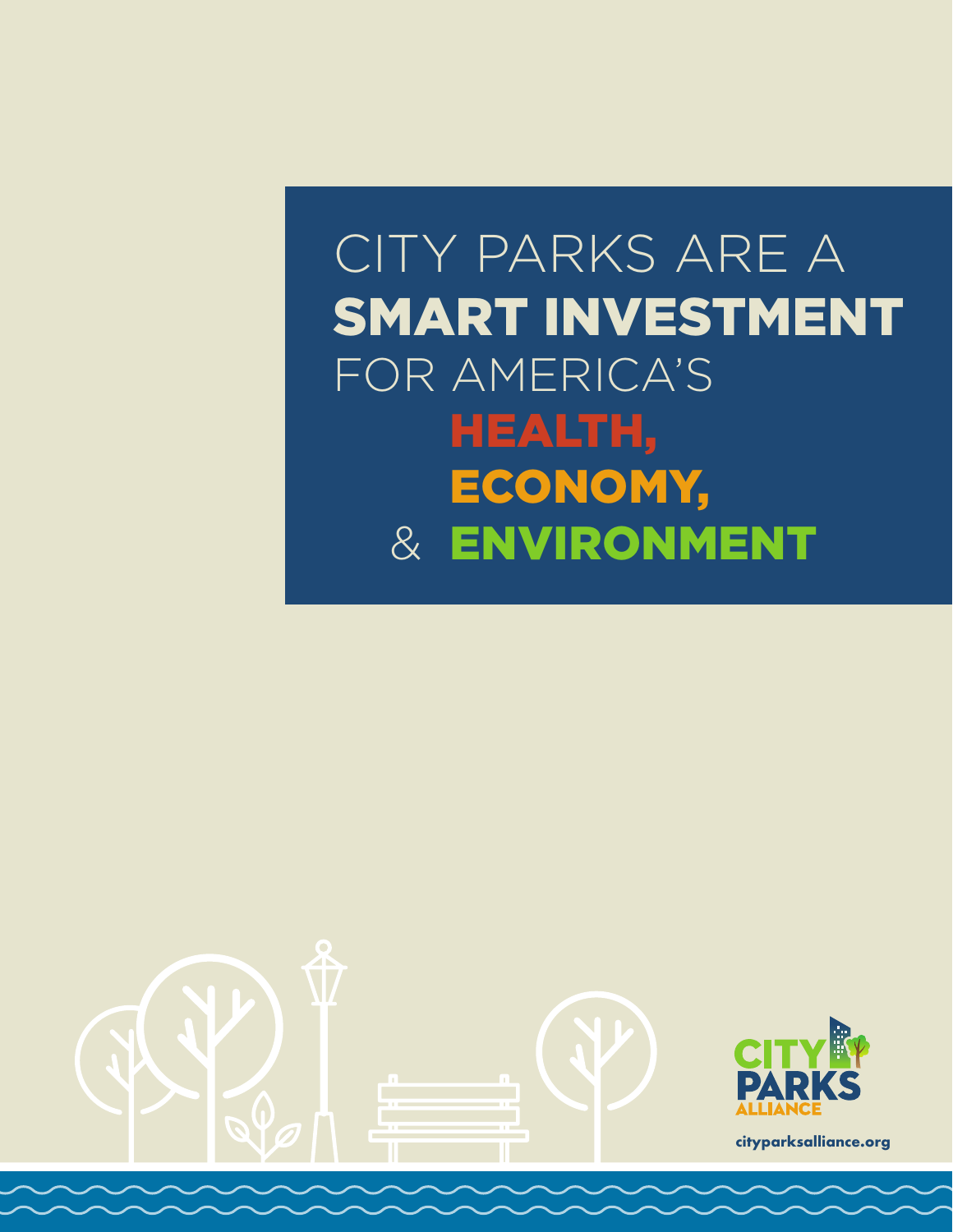City parks play a vital role in the social, economic and physical well-being of America's **cities and their residents.** As cities become more densely populated, and concern about the impact of climate change increases, planners, elected officials, and community advocates are taking a fresh look at parks and their potential to help address critical urban infrastructure and public health issues. City parks provide access to recreational opportunities, increase property values, spur local economies, combat crime, and protect cities from environmental impacts. Parks are now recognized as powerful tools for urban communities and local economies.

#### **SOURCES**

- 1. National Center for Chronic Disease Prevention and Health Promotion. "Chronic Diseases: The Leading Causes of Death and Disability in the United States." August 26, 2015.
- 2. Robert Wood Johnson Foundation. "Fast Facts on the State of Obesity in America." September 2014.
- 3. Centers for Disease Control (CDC). Parks, Trails and Health Resources. "Data on Healthy Community Design." November 2015.
- 4. National Institute of Mental Health. "Any Mental Illness (AMI) Among Adults." n.d. 5. Wolf, K.L., and K. Flora. "Mental Health and Function - A Literature Review."
- Green Cities: Good Health. University of Washington, College of the Environment. December 26, 2010.
- 6. Coleman, Allison. "Parks: Improving Mental Health and Well-Being." Parks and Recreation. National Recreation and Park Association. April 1, 2015.
- 7. Oxford Journals, American Journal of Epidemiology. "A Difference-in-Differences Analysis of Health, Safety, and Greening Vacant Urban Space." July 18, 2011.
- 8. Centers for Disease Control and Prevention (CDC.) Overweight and Obesity. "Adult Obesity Facts." June 16, 2015.
- 9. American Diabetes Association. Diabetes Pro Professional Resources Online. "Fast Facts Data and Statistics about Diabetes." March 2015. Web.
- 10. Centers for Disease Control and Prevention (CDC). National Center for Chronic Disease Prevention and Health Promotion, "Heart Disease Fact Sheet." Feb 19, 2015.
- 11. Harnik, P. "From Fitness Zones to the Medical Mile: How Urban Park Systems Can Best Promote Health and Wellness." Trust for Public Land. 2011. 5.
- 12. City Observatory. "City Report The Young and Restless and the Nation's Cities." October, 2014. 14.
- 13. Crompton, J.L. "The Proximate Principle: The Impact of Parks, Open Space and Water Features on Residential Property Values and the Property Tax Base." National Recreation and Park Association. 2004. 13-15.
- 14. Harnik, P. et al. "Measuring the Economic Value of a City Park System." Trust for Public Land. 2009. 1.
- 15. City Observatory. 2014. 2.
- 16. Harnik, P. "From Fitness Zones to the Medical Mile: How Urban Park Systems Can Best Promote Health and Wellness." Trust for Public Land, 2011. 32.
- 17. Featherstone et al. "Creating a Sustainable City: Philadelphia's Green City Clean Waters Program." 47th ISOCARP Congress. 2011. 1. 10.
- 18. Nowak, David J., Crane, Daniel E., Stevens, Jack C. "Air pollution removal by urban trees and shrubs in the United States." U.S. Forest Service. 2006.
- 19. Sanders, Rex. "Hurricane Sandy: Three Years Later." USGS. Sound Waves Monthly Newsletter. Dec. 2015/Jan. 2016.
- 20. Trust for Public Land. "Clean Parks, Clean Water: Making Great Places Using Green Infrastructure," Case Studies. Historic Fourth Ward Park Case Study. Atlanta, GA. n.d.



Visit **cityparksalliance.org** to download info graphics and for usage instructions.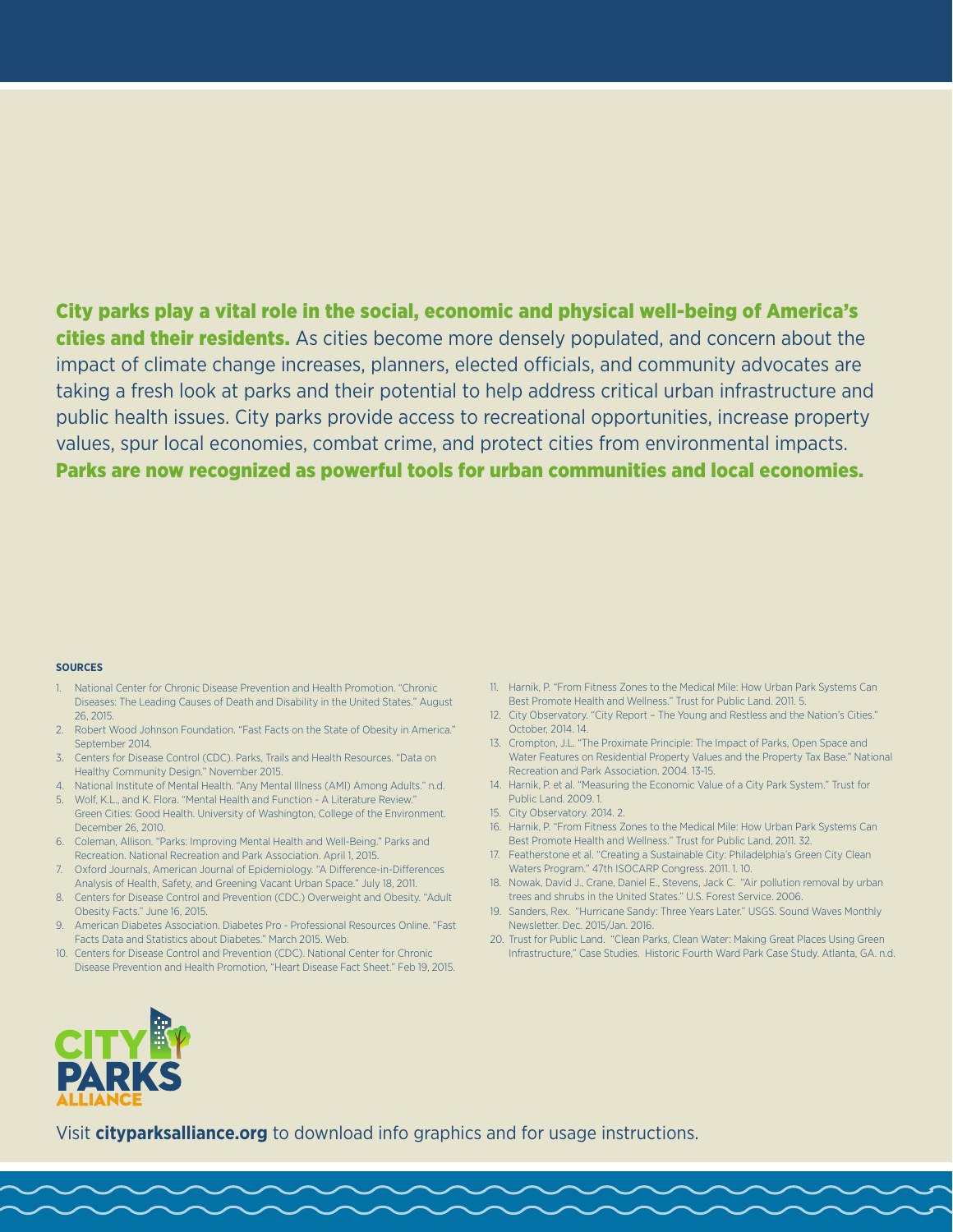## City Parks Improve Health and Reduce Costs

#### PHYSICAL BENEFITS

Nearly HALF of all adults in the U.S. have chronic health conditions, such as heart disease, diabetes and obesity.<sup>1</sup>

#### About

1 in 3 children in the U.S. is either obese or overweight. 2

People **EXERCISE** MORE if they have access to **PARKS** and other safe outdoor places. Physical activity can reduce or prevent serious health problems.<sup>3</sup>



**cityparksalliance.org**

#### MENTAL BENEFITS

Mental illness affects over 43 MILLION

adults in the U.S. according to the National Institute of Mental Health.4

PARKS SUPPORT MENTAL HEALTH THROUGH PHYSICAL ACTIVITY



People with access to parks are more likely to exercise. Exercise reduces anxiety and depression and can help alleviate symptoms of a variety of mental health conditions, including dementia and Alzheimer's.<sup>5, 6</sup>

#### **COMMUNITY BENEFITS**

Greening of vacant urban land has been shown to decrease crime.<sup>7</sup>

#### COST SAVINGS

\$147 BILLION<sup>®</sup>



The high costs of chronic diseases each year in the U.S. include:





PARKS HELP TO REDUCE THE COSTS OF HEALTHCARE



Maintaining a healthy weight saves

**500** per person in healthcare costs a year.<sup>11</sup>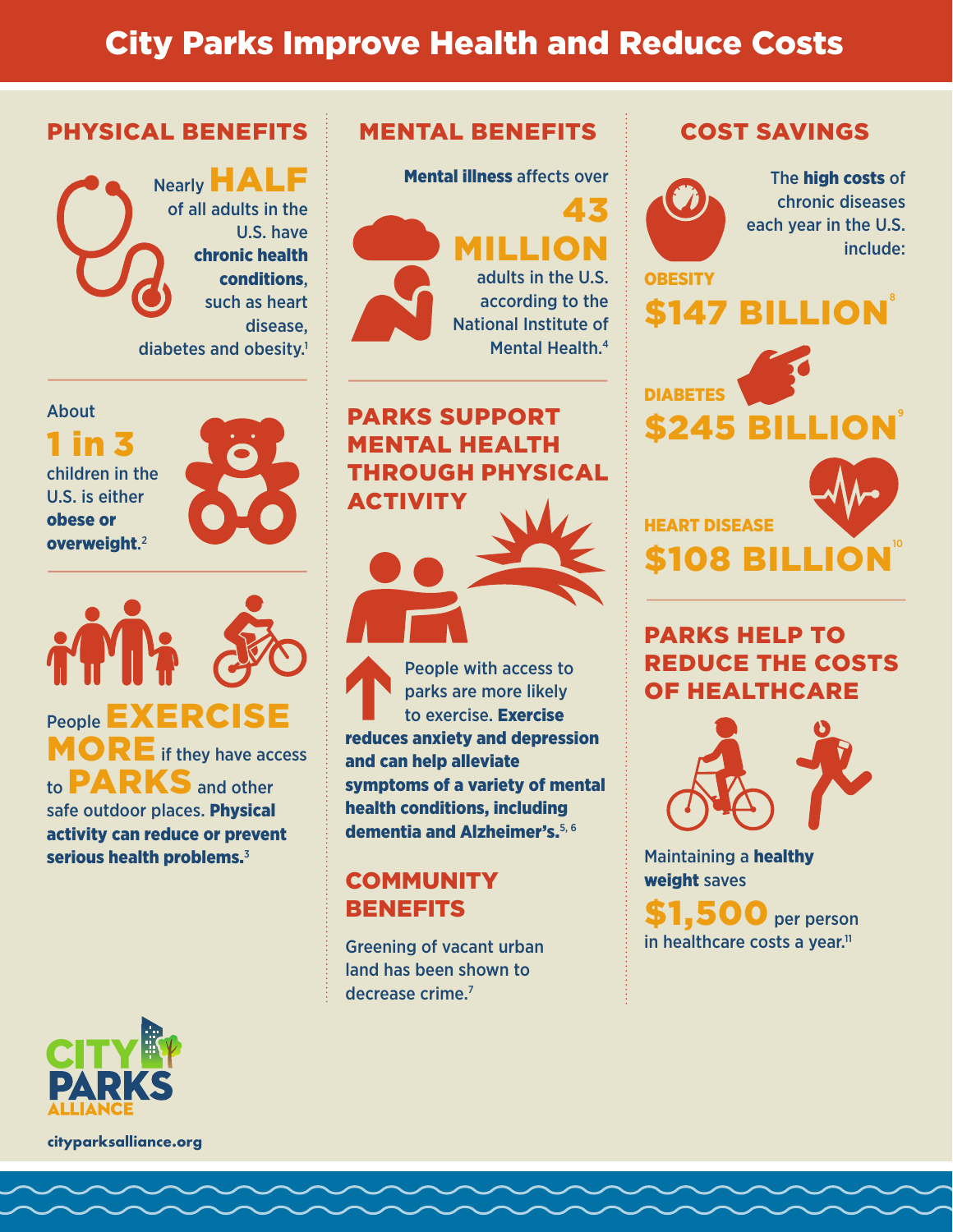## City Parks Provide Economic Benefits

#### PARKS ATTRACT RESIDENTS AND BUSINESSES



Nashville's investment in downtown parks has contributed to a 50% increase in the number of 25 to 34 year olds with college degrees moving to the city over the last decade.12

#### PARKS INCREASE PROPERTY VALUES



Houses near parks or trails have 5–20% higher property values than those in the surrounding community.13, 14

#### PARKS INCREASE REVENUE FOR CITIES

Property tax is one of the most important revenue streams for cities. Cities receive an increase in property tax revenue from people moving back to the cities.



Since 2000, the number of young, educated adults moving to livable, walkable urban neighborhoods has increased 37%.

### PARKS SPUR PRIVATE INVESTMENT, INCREASE JOB OPPORTUNITIES

In Denver, \$1.2 million in federal park grants galvanized over \$2.5 billion in local public and private investments.16



#### PARKS LOWER INFRASTRUCTURE COSTS FOR CITIES

Cities are creating and using parks as a green infrastructure approach to managing stormwater and preventing flooding.



## Philadelphia is saving \$14 BILLION

by managing storm water and preventing flooding with parks and green infrastructure instead of new pipes and tunnels.<sup>17</sup>



**cityparksalliance.org**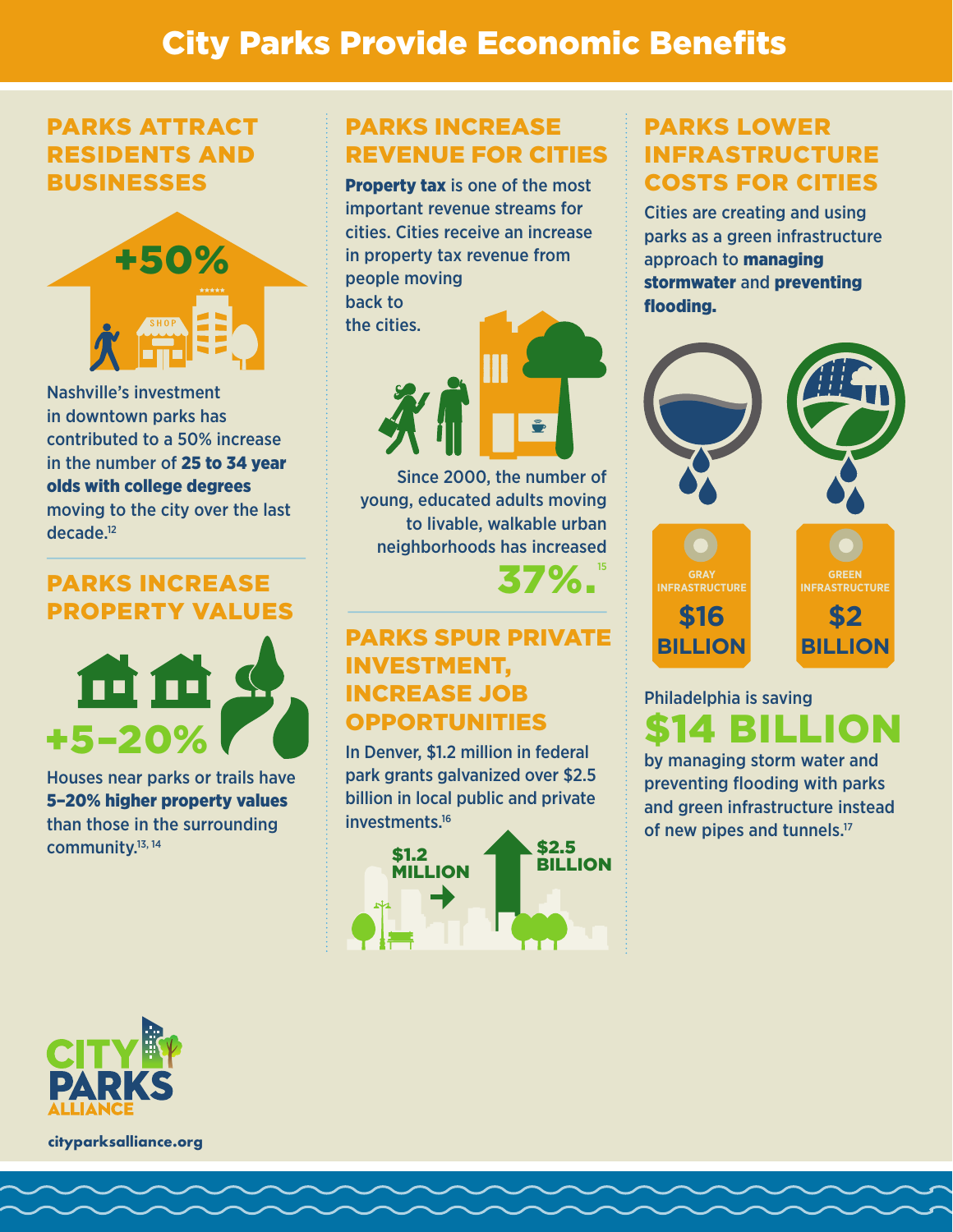# City Parks Provide Environmental Benefits

#### PARKS CLEAN THE AIR



Trees in urban parks remove toxins from the air, such as carbon monoxide, that can pose serious health risks to people.

#### PARKS PROVIDE \$3.8 BILLION IN AIR POLLUTION SAVINGS

Urban trees in the U.S. remove

711,000 of air pollution annually, at a value of

BILLION

\$3.8



not only saving money but also **improving public health.**<sup>18</sup>

#### PARKS CLEAN THE WATER

Parks and green space filter rain which reduces water pollution, protects drinking water and

decreases rates of waterborne illness. Parks improve environmental health and save communities money.





#### PARKS KEEP CITIES COOLER

Parks help to cool cities by reducing the heat island effect.



#### PARKS MAKE CITIES MORE RESILIENT

Nationwide cities are confronted with the impacts of **climate** change and increased flooding.<sup>19</sup>

Hurricane Sandy caused up to \$70 BILLION in damages to communities.

PARKS SAVE MONEY ON INFRASTRUCTURE

Cities are creating and using parks as a green infrastructure approach to managing stormwater and preventing flooding.



Using just one park and investing in green infrastructure instead of gray infrastructure, the City of Atlanta is saving at least \$16 MILLION<sup>20</sup>



**cityparksalliance.org**